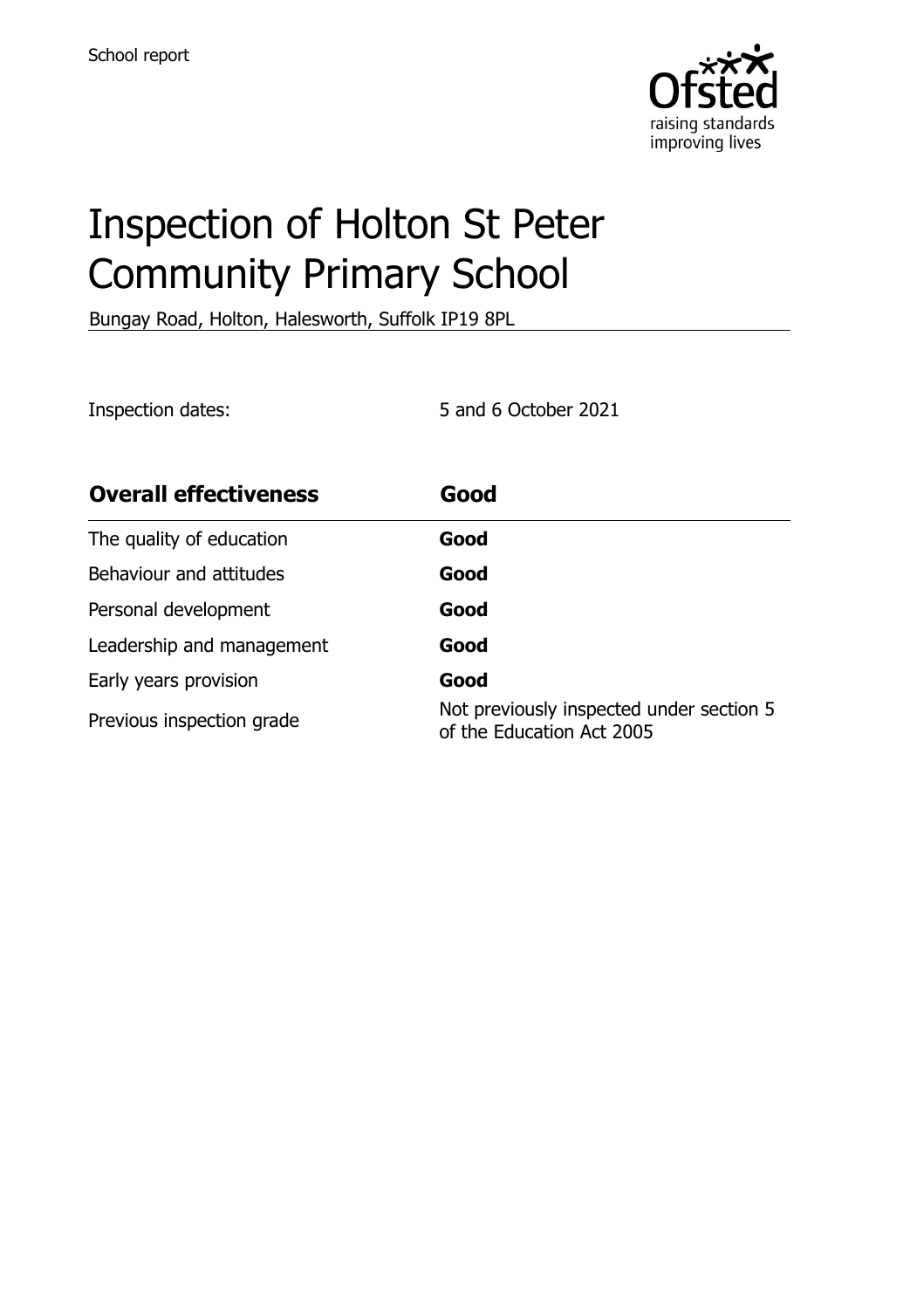

## **What is it like to attend this school?**

Pupils enjoy their time at Holton St Peter Primary School. They say that their school is a happy place where everyone is friendly. Pupils speak excitedly about the subjects they study. Pupils told inspectors that teachers are helpful and make learning fun. Many parents who gave us their views agree. As one parent said, 'I am really happy with all aspects of Holton School and have nothing but praise for the teaching staff.'

Pupils feel safe at school. They use the school's values of 'be ready, be respectful, be safe' to guide how they should get on together. Pupils can explain what they would do if they had any concerns or worries. They say that bullying rarely happens at their school. If it did occur, they are confident that adults would sort out any problems quickly.

Staff have high expectations of pupils. Pupils work together well. They are attentive and listen to the opinions of others while working in class. Pupils are polite and courteous to those who visit the school.

### **What does the school do well and what does it need to do better?**

Leaders have a clear vision for this small school. The headteacher has established a strong and cohesive team. Every staff member plays their part in helping pupils to achieve their best. Leaders know the school well. They understand where the school is successful and what they need to do to make it even better.

Leaders have thought carefully about their plans for the curriculum. Curriculum plans, including the early years, identify in each subject the things pupils need to know. Leaders' chosen approach ensures that pupils cover the content of the curriculum while working in mixed-aged groups. Some of the plans are still quite new. Not all leaders have had the opportunity to check how well their subject is being taught.

Teachers plan activities that engage pupils' interests. This helps pupils to remember their learning. In science, for example, pupils were able to recall facts about volcanic eruptions because they remembered previous experiments. Teachers ask questions to check pupils' understanding and address any misconceptions. However, pupils' presentation of their work is inconsistent. Some teachers do not ensure that pupils write neatly and accurately. Consequently, in subjects such as history and geography, errors in pupils' work are not addressed.

Leaders have ensured that there is a consistent approach to teaching phonics. From the start of school, children start to identify initial letter sounds, such as those on class labels and for their own names. Well-structured teaching quickly develops children's confidence in using phonics to read. Adults ensure that pupils at risk of falling behind receive the precise support they need to keep up. Regular story times and book areas in all classes promotes pupils love of reading effectively.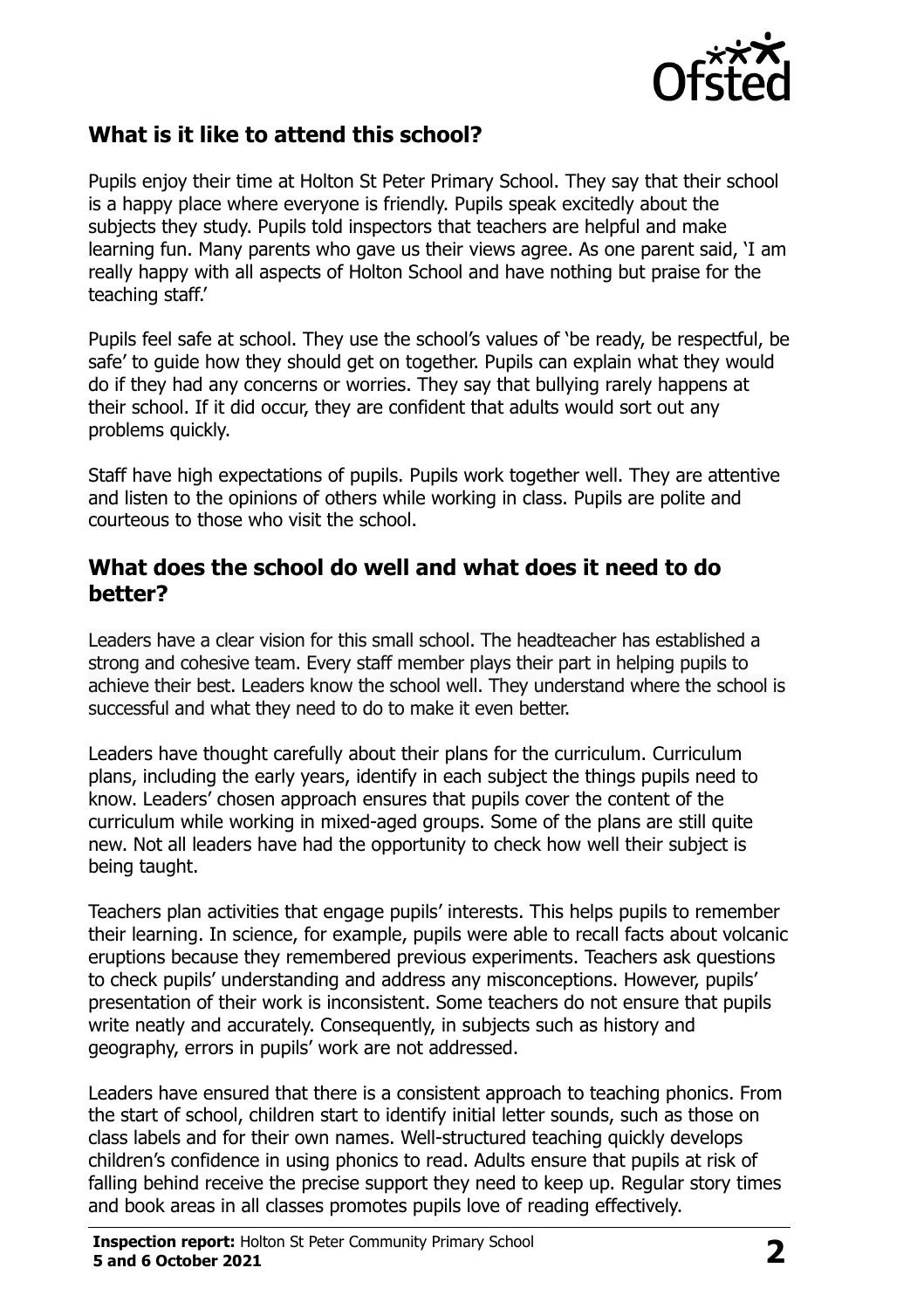

Pupils with special educational needs and/or disabilities (SEND) have the same opportunities to access the ambitious curriculum as their classmates. Teachers are supported well by the special educational needs coordinator (SENCo). They adapt their plans to ensure that the school's curriculum meets the needs of pupils with SEND effectively.

Pupils develop their talents and interests through a variety of clubs and activities. These promote pupils' knowledge of how to keep healthy, whether physically or emotionally. Pupils regularly hold debates about current topical issues, such as climate change and caring for others. They think of different ways to raise money for local charities and take on various roles, such as reading buddies and class monitors, or participate in the pupils' parliament. Leaders have identified fifty things pupils at Holton should experience before they leave the school. This contributes well to pupils being prepared for life in modern Britain.

Leaders from the Asset Multi-Academy Trust and local governors are well informed about the school's priorities. They check whether leaders' actions are making a difference to improving the school. The trust has ensured leaders meet regularly to share knowledge and expertise. They provide regular professional development and training for all staff. Staff appreciate these opportunities as it helps to them to carry out their roles effectively.

## **Safeguarding**

The arrangements for safeguarding are effective.

Staff have been well trained in safeguarding matters. They know what to do if they have any concerns about pupils' safety. They are vigilant for any signs of abuse and report concerns, no matter how small. Leaders keep careful records. They act quickly on the information they receive. Leaders ensure that vulnerable pupils and families receive the help they need.

Pupils understand how to keep themselves safe. They know how to use the internet safely and report any worrying signs to adults. The curriculum teaches pupils about keeping themselves safe and how to manage risks.

## **What does the school need to do to improve?**

#### **(Information for the school and appropriate authority)**

■ Leaders have ensured that most of the curriculum is designed so that teachers understand what pupils need to know. Some plans, such as history and geography, are new. Subject leaders have not had the opportunity to evaluate how well these plans are working. Leaders must ensure that all subject leaders have the skills and time to fulfil their roles effectively in monitoring their areas of responsibility.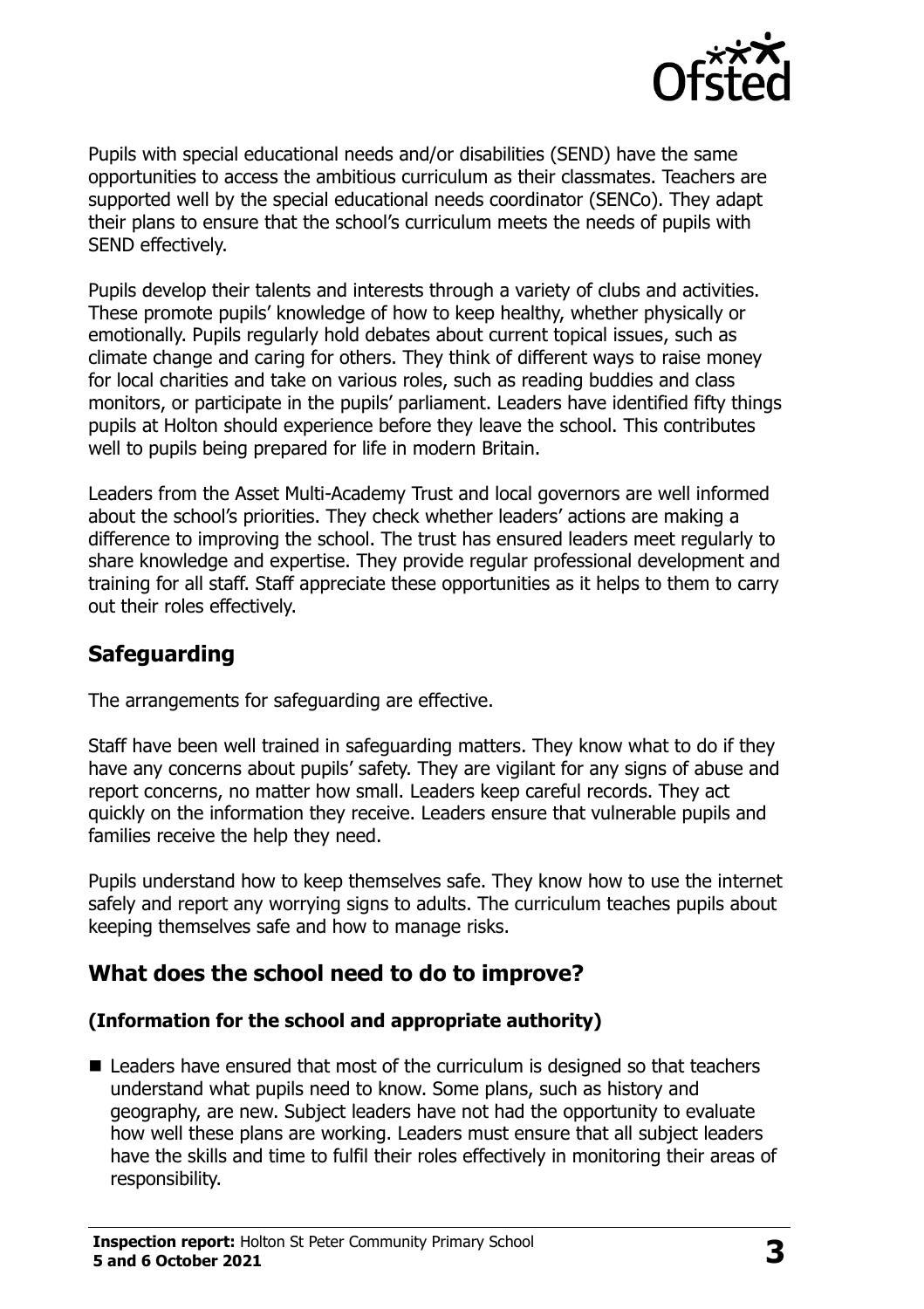

Not all teachers insist upon leaders' high expectations of how pupils present their work. At times, this leads to repeated errors in pupils' work because they are not accurate with their recording. Leaders must provide teachers with clear direction and check that pupils' work is presented to the high standards they expect so that errors are addressed.

## **How can I feed back my views?**

You can use [Ofsted Parent View](http://parentview.ofsted.gov.uk/) to give Ofsted your opinion on your child's school, or to find out what other parents and carers think. We use information from Ofsted Parent View when deciding which schools to inspect, when to inspect them and as part of their inspection.

The Department for Education has further quidance on how to complain about a school.

If you are the school and you are not happy with the inspection or the report, you can [complain to Ofsted.](http://www.gov.uk/complain-ofsted-report)

#### **Further information**

You can search for [published performance information](http://www.compare-school-performance.service.gov.uk/) about the school.

In the report, '[disadvantaged pupils](http://www.gov.uk/guidance/pupil-premium-information-for-schools-and-alternative-provision-settings)' refers to those pupils who attract government pupil premium funding: pupils claiming free school meals at any point in the last six years and pupils in care or who left care through adoption or another formal route.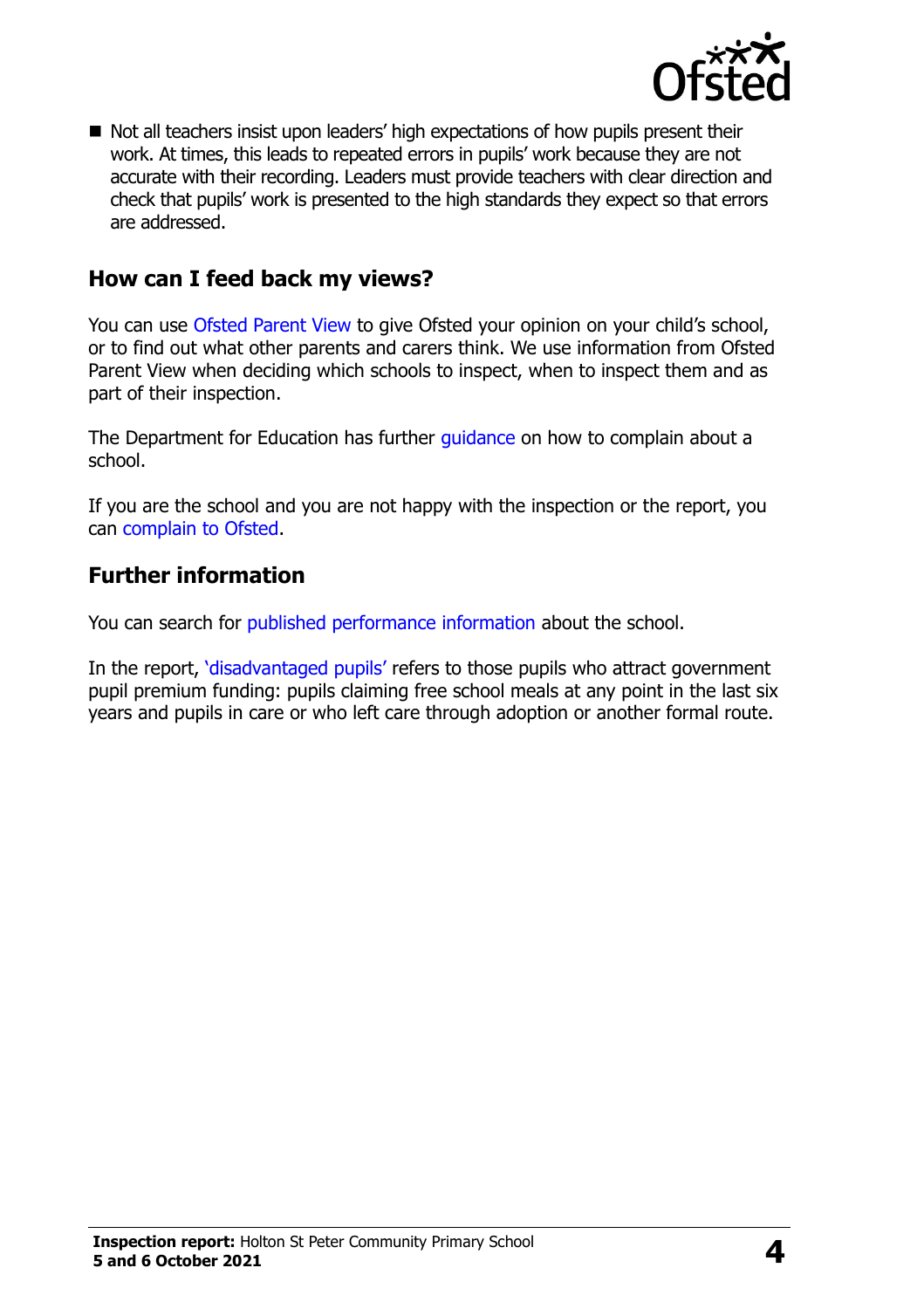

## **School details**

| Unique reference number             | 144442                        |
|-------------------------------------|-------------------------------|
| <b>Local authority</b>              | <b>Suffolk</b>                |
| <b>Inspection number</b>            | 10200450                      |
| <b>Type of school</b>               | Primary                       |
| <b>School category</b>              | Academy converter             |
| Age range of pupils                 | 3 to 11                       |
| <b>Gender of pupils</b>             | Mixed                         |
| Number of pupils on the school roll | 105                           |
| <b>Appropriate authority</b>        | Board of trustees             |
| <b>Chair of trust</b>               | John West-Burnham             |
| <b>Headteacher</b>                  | <b>Christine Starkl</b>       |
| Website                             | www.holtonstpeterschool.co.uk |
| Date of previous inspection         | Not previously inspected      |

## **Information about this school**

- Holton St Peter Community Primary School became part of the Asset Multi-Academy Trust in May 2017.
- The governors manage the school breakfast club.
- Holton St Peter Community Primary School is smaller than the averaged-sized primary school.

# **Information about this inspection**

The inspectors carried out this inspection under section 5 of the Education Act 2005.

- This was the first routine inspection the school received since the COVID-19 (coronavirus) pandemic began. Inspectors discussed the impact of the pandemic with the school leaders, and have taken that into account in their evaluation.
- The inspectors met with the headteacher and the senior teacher who is also the SENCo. They had discussions with curriculum leaders and the leader of the early years. Inspectors also met with the chief executive officer of the trust and three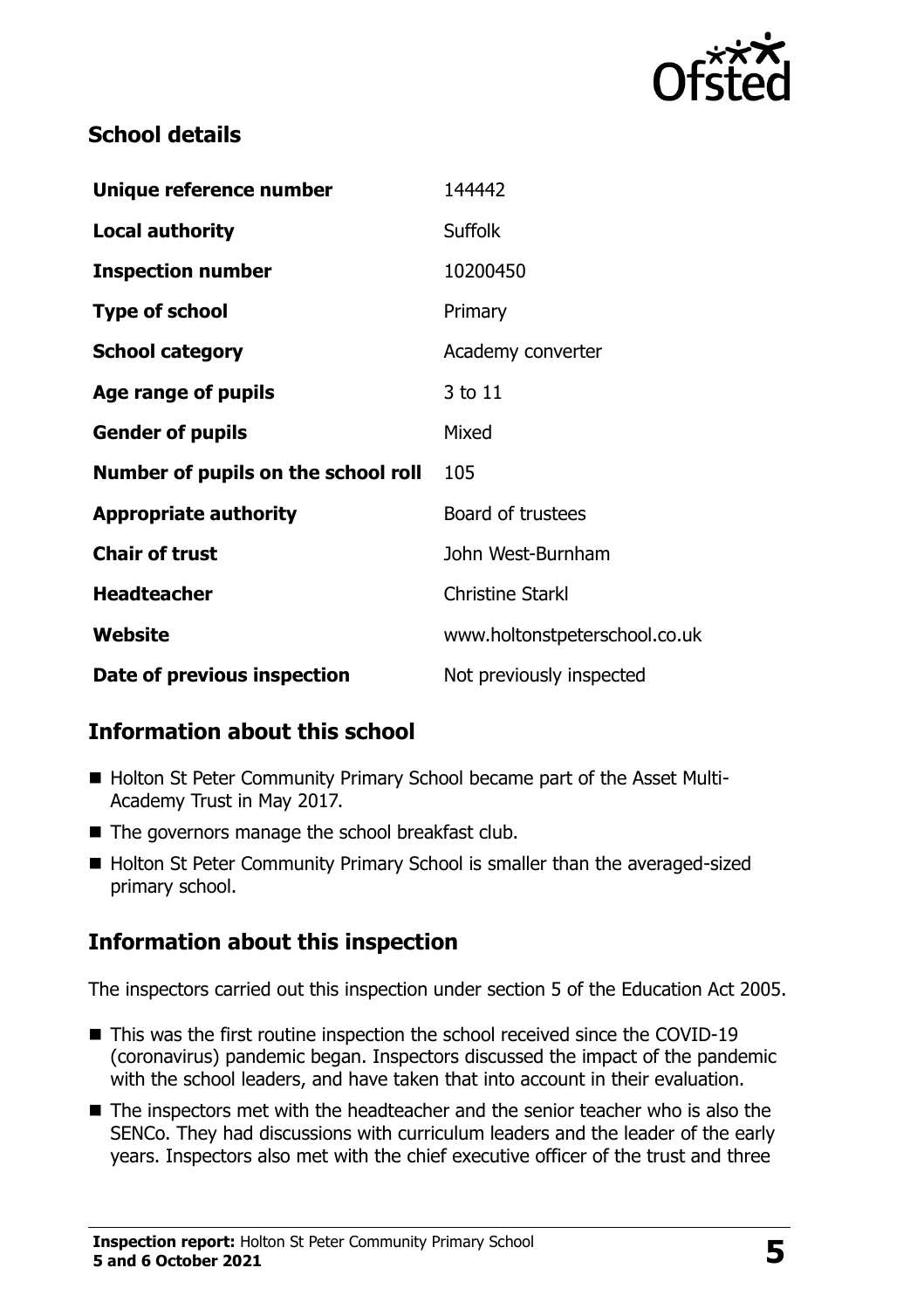

governors from the local governing board. The lead inspector had a phone conversation with the chair of the local governing board.

- The inspectors carried out deep dives in reading, mathematics, history and science. They visited lessons, looked at a range of pupils' work and met with teaching staff and pupils. Inspectors also observed some pupils reading and talked to pupils about their reading habits.
- The inspectors reviewed a range of documentation, including safeguarding, school improvement plans, school curriculum planning documents and the school's self-evaluation.
- The inspectors considered 28 responses to Ofsted's online questionnaire for parents, as well as 21 free-text responses. They spoke to parents as they arrived at the school in the morning. Inspectors reviewed 14 responses from the staff questionnaire.
- Inspectors also observed pupils at play at breaktime and lunchtime and talked to groups of pupils about their experiences at school.

#### **Inspection team**

Steve Mellors, lead inspector **Her Majesty's Inspector** 

Katherine Douglas Her Majesty's Inspector